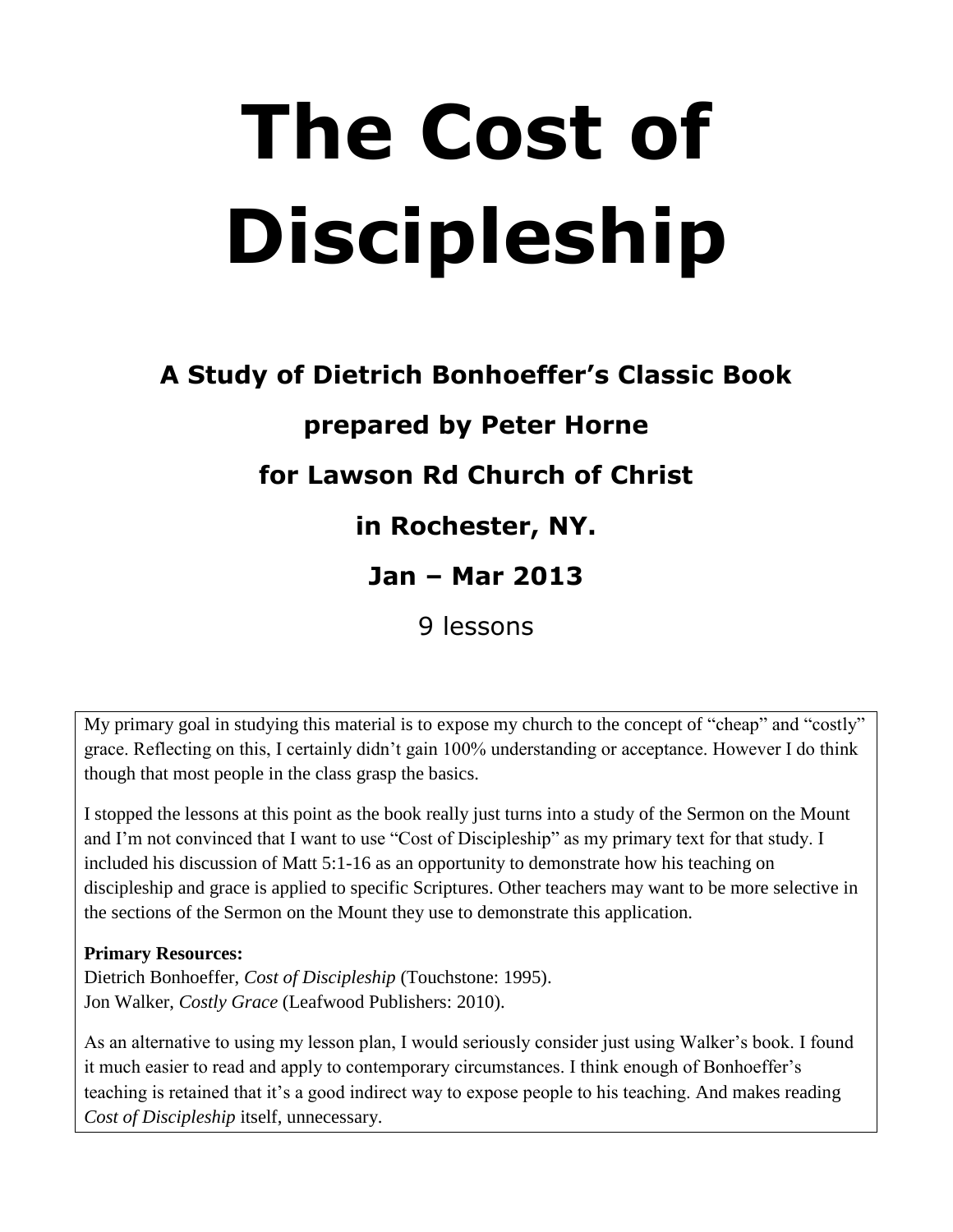# What is Discipleship?

#### **Lawson Rd Church of Christ, Rochester, NY.** 9 January, 2013

When I say the word "disciple" I'm guessing most of us think of The Twelve. **How would you define the word**  disciple? (Acts 6:1-2) Matthew 4:19, John 21:22 – Jesus' first and last word to Peter, "Follow Me".

**True & False Disciples**: *Read Matthew 7:15-23* In this passage from the Sermon on the Mount, Jesus drew several comparisons from nature. How does each one illustrate true and false discipleship?

- What form might the "wolf" take, and what damage might result? **NOTE**: The wolf is a false teacher/prophet. However, his falsehood is not revealed by his teaching, but by his fruit!
- In verse 21-23 Jesus warned of the destiny of certain false disciples. What is their fault, and why does Jesus reject them? **NOTE**: Nothing these false disciples claim to have done is challenged by Jesus. It seems their description is accurate. They did real prophecy and miracles in Jesus' name. So what did they do wrong? Presumably, given the fruit before and foundations after, they didn't do Jesus' teaching. Since these warnings come at the end of the Sermon on the Mount it's reasonable to say that these false disciples do not live their lives in accordance with the teachings Jesus has just given regarding the kingdom of God.

*Read Matthew 7:24-27*

- What contrasts did Jesus draw in the parable in verses 24-27? **NOTE:** Hears and does, vs just Hears. Again, note that "these words of mine" refer to the Sermon he's concluding.
- What's something in your life that you would say is building on the rock while other people are building on the sand?

#### **BONHOEFFER:**

- 1. The first sentence says "when we are called to follow Christ, we are summoned to an exclusive attachment to his person." DISCUSS In your life, what other attachments threaten your "exclusive" attachment to Christ?
- 2. Most Christians find certain attachments (such as to family, work, church and country) quite legitimate and even part of their discipleship? How can the disciple of Christ fit these into their proper place while maintaining the "exclusive" attachment to Christ? **NOTE:** These *legitimate* attachments should only ever flow from our attachment to Christ, not compete with our allegiance.
- 3. Bonhoeffer wrote that abstract ideas and knowledge about Christianity make discipleship "superfluous," and they even "positively exclude" discipleship. Why is genuine discipleship so opposed to and abstract version of Christianity?
- 4. Bonhoeffer stated that the only true relation we can have with Jesus is to follow him. What are false ways we try to relate to Jesus? (personal genie; unknowable; sentimental; ideal/out of reach)

*Christianity means to abandon all, or we abandon Jesus.* (Walker, *Costly Grace*: 40)

- Luke 9:57-58 True disciples commit to Jesus.
- Luke 9:59-60 True disciples focus on Jesus. (don't use the law as an excuse not to follow.)
- Luke 9:61-62 True disciples abandon to Jesus. (discipleship is not a career map we don't decide)

*The call of Jesus is a real command and it requires that we take a real and tangible step in response. Bonhoeffer says this first step of obedience places us in a position where faith becomes possible. Before the call, we are able to live life without faith. It may even be a good and admirable life, but it is a faithless life.* (p42) *It is a paradox of*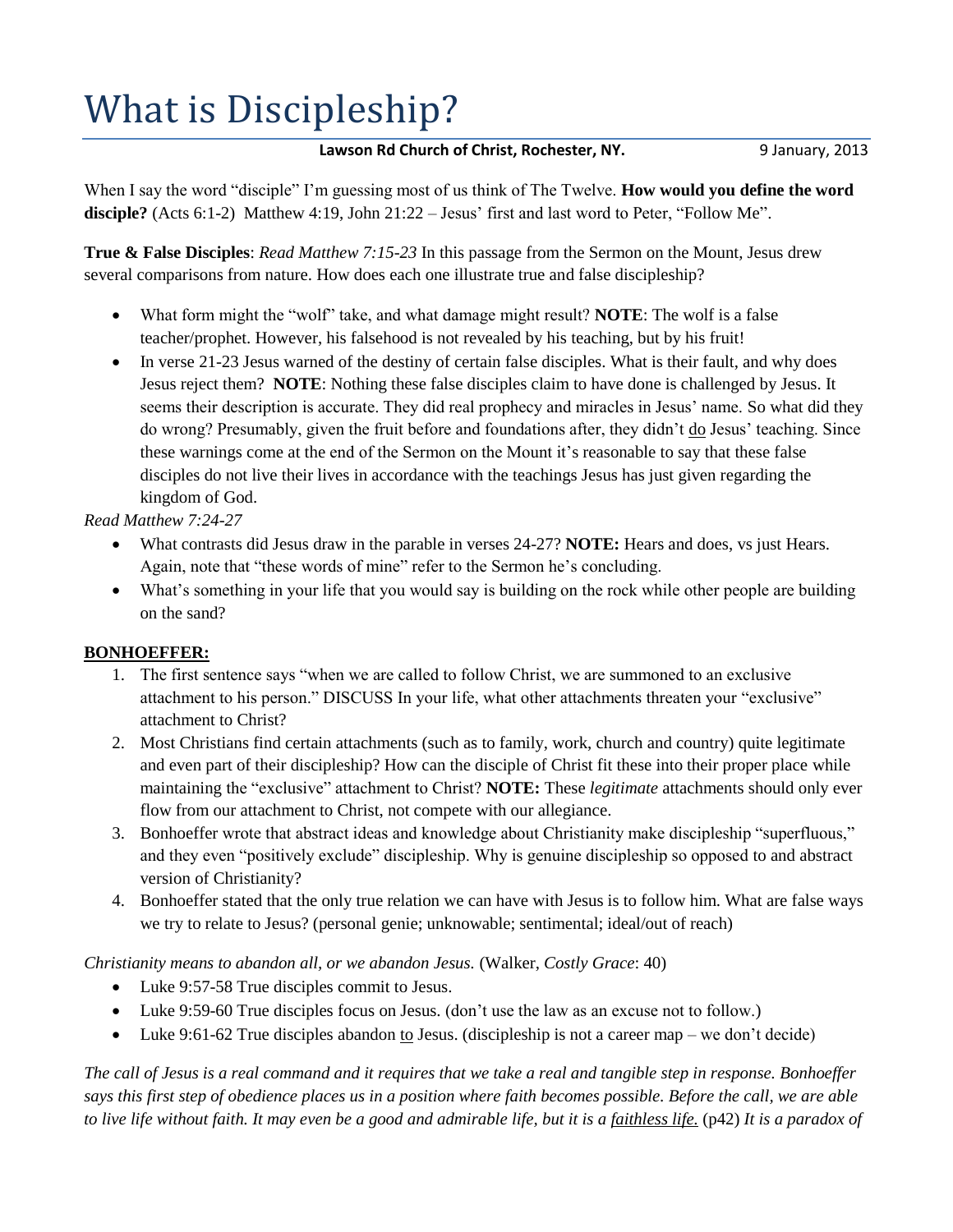*faith: Our first step of faith places us in a position where faith becomes possible. By our obedience, we learn to be faithful. If we refuse to follow, we never learn how to obediently believe. We stay stuck in the shallow end of faith, trusting in ourselves, living by sight and not by faith.*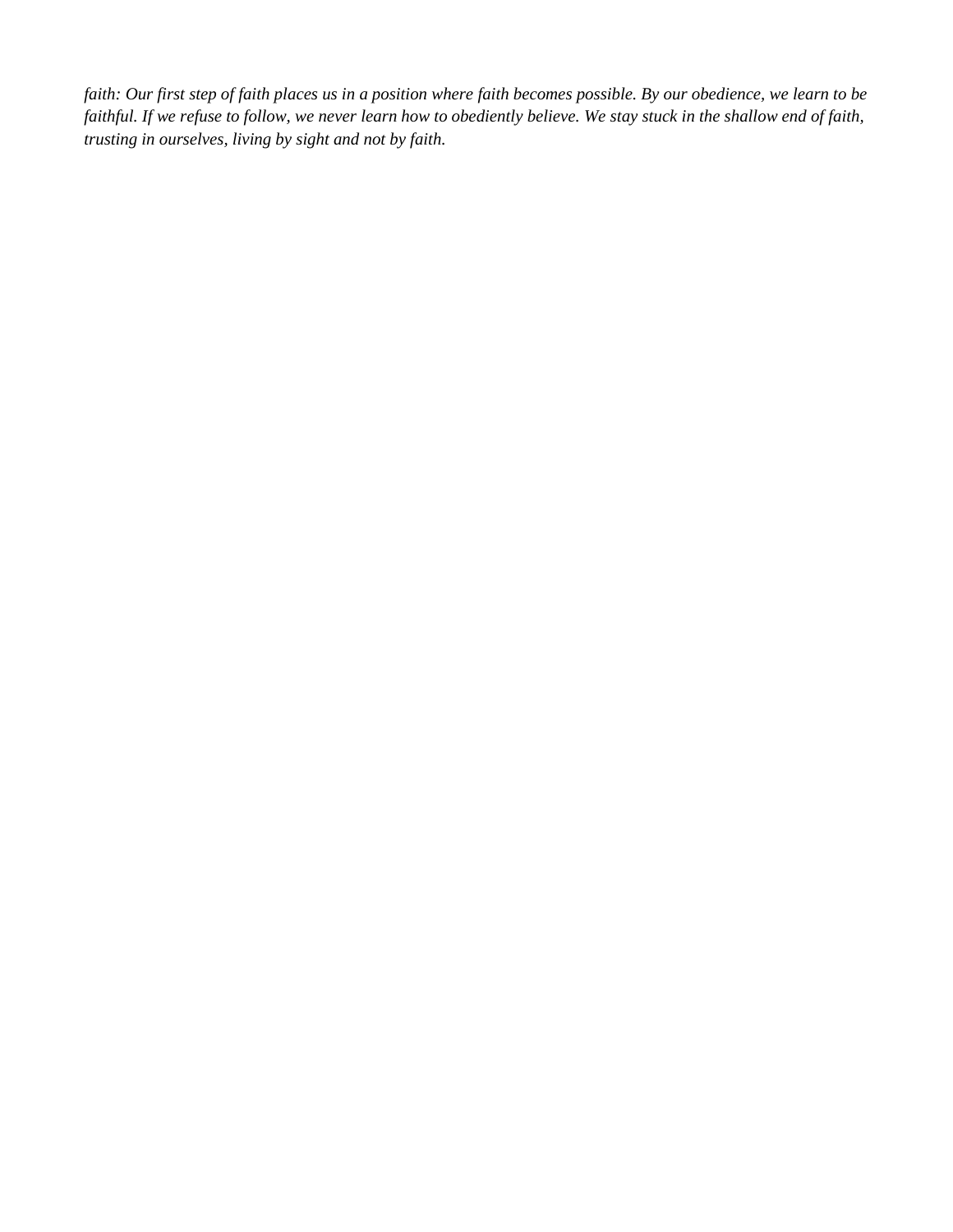### Free Grace vs Cheap Grace

Lawson Rd Church of Christ, Rochester, NY. 16 January, 2013

EPHESIANS 2:1-10; ROMANS 5:17, 20-21; 6:21-23; ACTS 15:11

- We are saved by grace.
- Grace is a gift.
- Grace cannot be earned or it becomes wages.

John 5:24 – confidence of salvation

- When do we receive grace?
- What does God's grace cover in our lives?

Alexander Campbell several times expressed the idea that "*Sinners are justified by faith, and Christians by works.*" (Cottrell, *The Faith Once for All*, 317)

 DISCUSS the statement, "*We are saved by the grace of Christ and our obedience to him.*" **NOTE:** In Luke 17:7-10 Jesus tells the parable of a servant who works super hard, but no matter how hard he works he's only doing what he's supposed to. He's not gaining points to make up for shortcomings. It's just not possible. If our obedience is part of the equation, we put more faith in ourselves than in Christ.

We often have a fear of grace. Rather than embracing grace we have a nagging fear that it will lead to anarchy. That sin will multiply amid "anything goes". That's not grace, it's a perversion of grace. Paul addressed this in Romans 6:1. So let's get over it. Grace does not promote or encourage sin… it forgives it.

When have you seen grace in action? When have you seen it exercised at Lawson Road?

#### **BUT there is such a thing as CHEAP GRACE. (handout p1 of** *Cost***)**

Bonhoeffer, *Cost of Discipleship*, 44-45. "*Instead of following Christ, let the Christian enjoy the consolations of*  his grace! That is what we mean by cheap grace, the grace which amounts to the justification of sin without the *justification of the repentant sinner who departs from sin and from whom sin departs. Cheap grace is not the kind of forgiveness of sin which frees us from the toils of sin. Cheap grace is the grace we bestow on ourselves.*

*Cheap grace is the preaching of forgiveness without requiring repentance, baptism without church discipline, communion without confession, absolution without personal confession. Cheap grace is grace without discipleship, grace without the cross, grace without Jesus Christ, living and incarnate.*

 Grace = "unmerited favour" – broad, ambiguous, impersonal. It says that Christ died for sin, but doesn't say "Christ died for the lie I told last week." The less I can personalize my faith the less costly it is. Cheap grace requires no contrition; we need not even have a desire to be *delivered* from our sins, just forgiven."

God's grace is personal. Read Philippians 2:8 then, Walker, *Costly Grace*, p25-26. "*Did Jesus die so we could follow a doctrine? …*"

- We see a prime example of cheap grace in the ease that anyone in a "Christian nation" can call themselves Christian. The entry bar is low or nonexistent.
- How would you summarise the difference between "free grace" and "cheap grace"?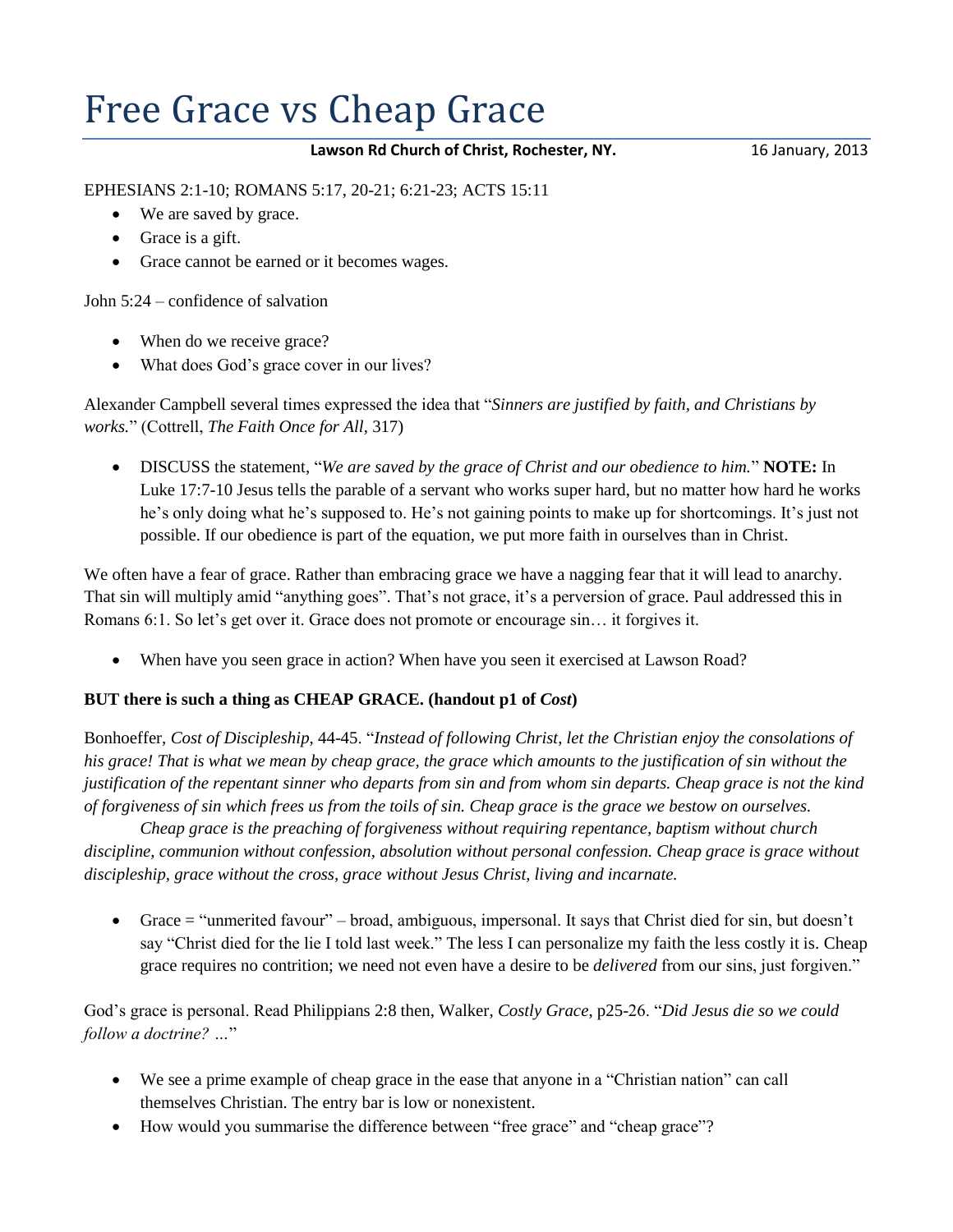- How does this influence the way we present the Gospel to people and our expectations of new (and not so new) Christians?
- Should people be required to put the same thought into conversion as they do marriage? (See Lk 14:25- 33) If a couple just showed up at your church wanting to get married, wouldn't you want to have a pretty serious conversation first? It's possible that in many ways churches have become the spiritual equivalent of a Las Vegas wedding chapel.

Cf Psalm 51:1-4, 10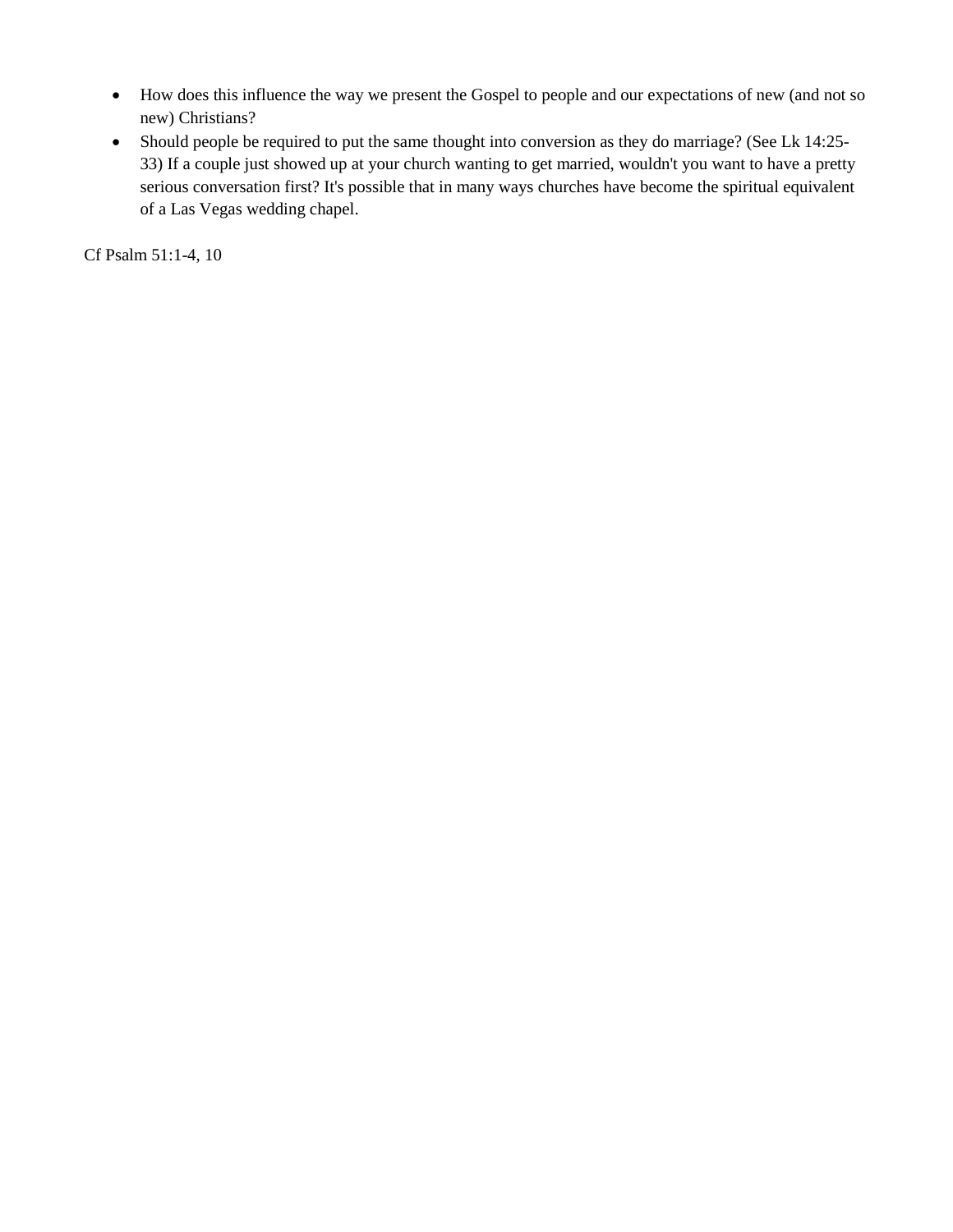### Costly Grace

#### Lawson Rd Church of Christ, Rochester, NY. 23 January, 2013

#### **God's Grace Costs Us Something Everything.**

MATTHEW 13:44-46; The Pearl of Great Price – Costly grace will prompt us to give up everything to receive it. MATTHEW 5:27-30; Pluck out Your Eye – A person will cut off their hand to ensure they receive costly grace. MATTHEW 7:7-8; Ask, Seek, Knock – Costly grace requires some effort on our part to receive it.

#### **God's Grace Cost Him.**

1 CORINTHAINS 6:20; "*Bought with a price*" ROMANS 6:3,6-9; Grace = baptized in Christ Jesus; Cost = baptized into his death. PHILIPPIANS 2:5-11; Jesus humbled himself to the point of death. JOHN 12:23-26; A grain of wheat must die to bring a harvest.

ROMANS 6:20-22 Grace means we freely become slaves. We gain the freedom to give up our freedom. Then we realize that our prior freedom was only an illusion anyway.

"*One way to distinguish between grace and mercy is that grace costs while mercy does not. Mercy says, "I won't press charges." Grace says, "I not only won't press charges, I'll pay for your rehab program.*" (Walker, *Costly Grace*, p33)

Costly grace is intimately linked to discipleship. Accepting costly grace means accepting the call to follow Jesus.

#### **Grace is a transforming power.**

"Grace allows people to make choices and assumes they'll make the best choice. Grace is free and flowing and unencumbered by guilt or shame, or fear, for true grace says, "I know all about you, and I still love you with a godly acceptance." eg. John 4 – Woman at the well. (Walker, *Costly Grace*, p32) How did the grace Jesus showed the woman transform her? How did it transform the disciples? What did Jesus' grace cost the disciples?

READ Philippians 3:7-11. The whole passage describes costly grace. How has God's grace transformed Paul? Particularly discuss, "How do v10-11 illustrate costly grace?

#### **Grace Helps us Become Other-Centered**

When we try to give grace to ourselves, it can only be cheap grace. We rationalize our behavior and decide it wasn't a sin. Or we maintain the delusion that "we're not that bad". We tell ourselves that "nobody's perfect". We comfort ourselves with the reminder that "God will forgive me". We find reasons to avoid dramatic transformation. We begin to think that Jesus died for my sins, instead of Jesus died for me.

Grace is not a feeling. We can't keep it to ourselves. For grace to exist, it must be given. If we cannot give grace to ourselves, we must give it to others. How does Philippians 2:1-4 encourage us to be gracious? (Consider also Matt. 5:9-12 and Matt. 5:38-48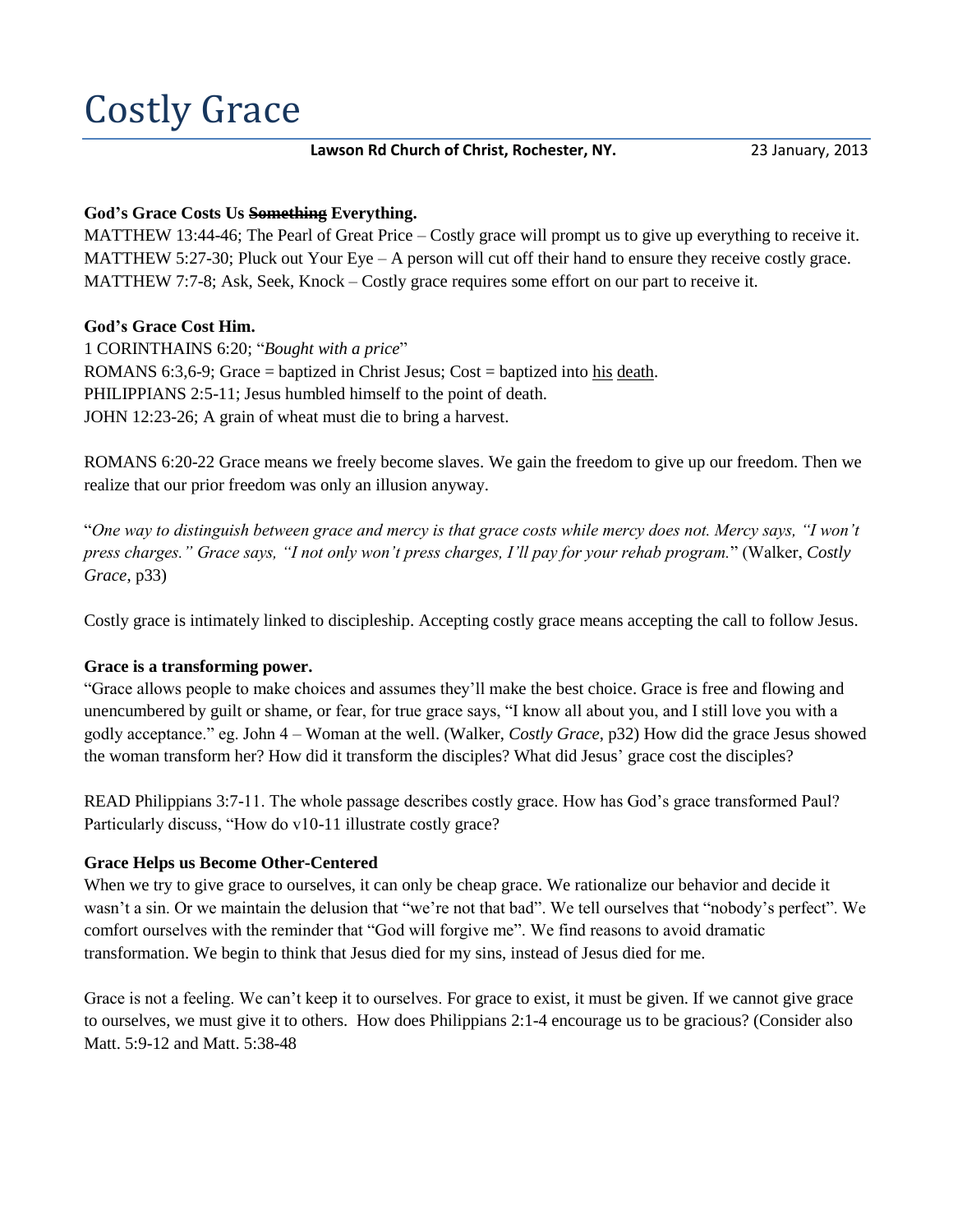### **Match the Pairs**

| <b>GRACE</b>                         |
|--------------------------------------|
| and the result is eternal life.      |
| God so loved the world               |
| It is better                         |
| Therefore God exalted him            |
| Freely you have received             |
| you shall have treasure in heaven.   |
| theirs is the kingdom of heaven.     |
| you were washed, you were sanctified |
| you were bought                      |
| we will also live with him.          |
|                                      |

### **Bonus Points if you find the Scripture Reference**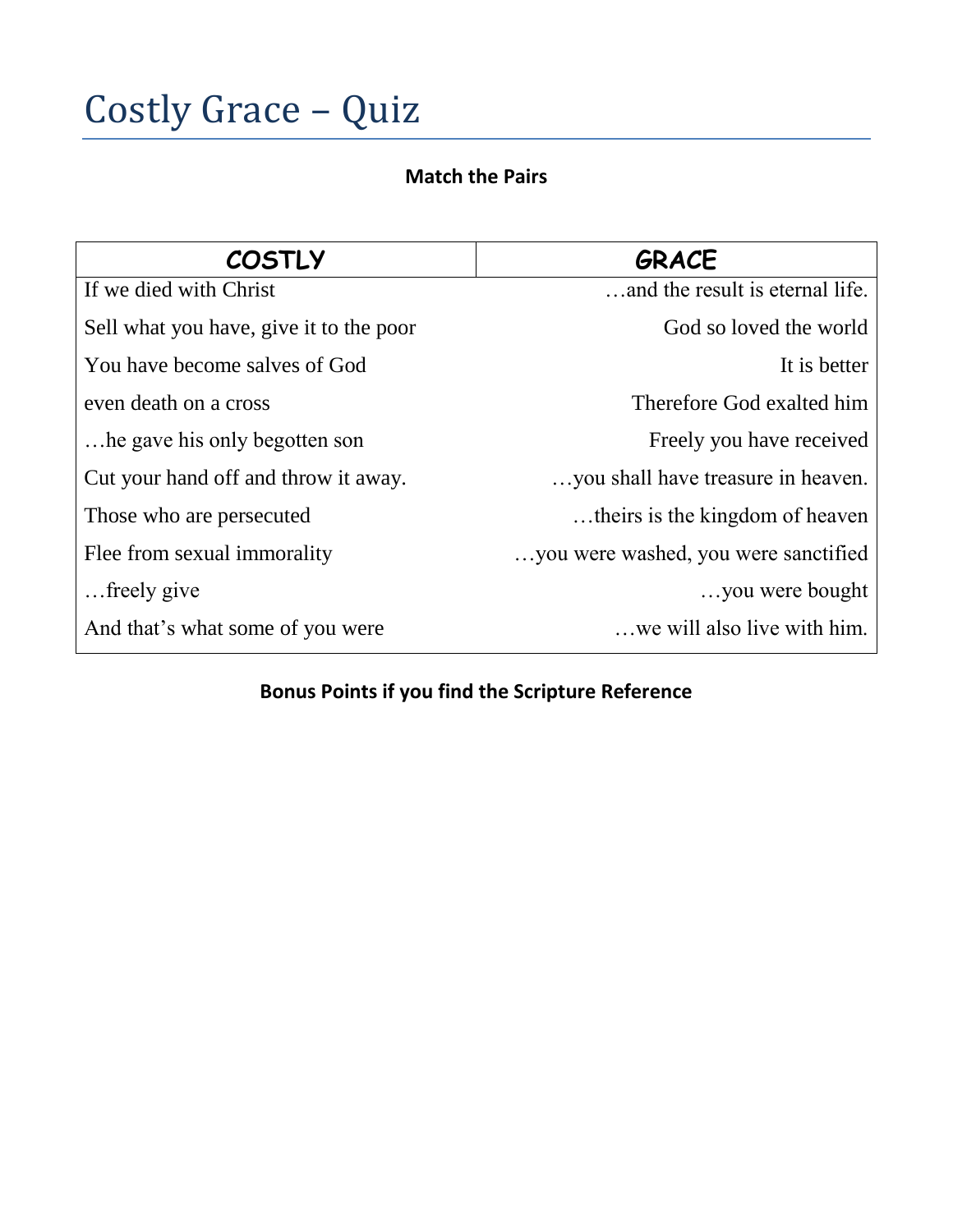### Disciples Obey (Single-Focused Obedience)

Lawson Rd Church of Christ, Rochester, NY. 30 January, 2013

#### SUMMARY SO FAR

**Free Grace:** Grace offered freely to us by God, but it cost Jesus his life. It is free because of the cross.

**(Fake) Cheap Grace:** "Grace without the cross". Forgiveness & eternal life without discipleship, without the call to follow.

**(For Real) Costly Grace:** Grace that calls/inspires us to give up everything to obtain it. (Matt 13:44-46)

#### **READ Matthew 19:16-22.** (*Cost of Discipleship*, 70-76)

- 1. RYR approaches Jesus seeking a theological discussion regarding eternal life with a rabbi.
	- a. Jesus confronts him with the authority of God. This isn't a whimsical question.
- 2. Unwilling simply to obey Jesus and go "keep the commandments" the RYR again turns to theory. Of all the commandments, which ones must I keep to get eternal life? (What are the salvation issues?) He implies an assumption that he can pick and choose which commands to obey.
	- a. Jesus refuses to keep the conversation at a theoretical level. He challenges the life and behavior of the RYR. "Go and obey the commandments." (*There is only one thing Jesus takes seriously, and that is, that it is high time the young man began to hear the commandment and obey it.*)
- 3. Consider this about his  $3<sup>rd</sup>$  statement. He has kept all the commandments, but yet he wonders about eternal life. "*He thinks, that cannot be all God wants of him, there must be something more, some extraordinary and unique demand, and this is what he wants to do.*"
	- a. Jesus' "commandment is plain and straightforward: "Follow me."
	- b. "*First* the young man must go and sell all that he has and give to the poor, and *then* come and follow. Discipleship is the end, voluntary poverty the means.
	- c. "The life of discipleship is not the hero-worship we would pay to a good master, but obedience to the Son of God."

For this man the call to discipleship involved letting go of his possessions. For others that same letting go could become a source of pride. "The choice Jesus requires isn't about the young man's possessions; it's about the things that possess him." (Walker 48)

#### **READ Luke 10:25-37. READ (or reference) John 4:1-29**

Notice that in all 3 of these conversations Jesus relentlessly works his way down to specifics. He's not interested in theoretical discussion. All three begin with a discussion of principle. When Jesus refuses to get drawn into the theoretical the person switches tack by attempting to ask a specific question they assume is ambiguous and thus equally theoretical. Jesus rejects the assumption of ambiguity and simply demands obedience (implied in John 4): obedience to the command, and obedience to the call to follow him.

(NOTE: possibly print all three accounts and have groups analyse them to see if they identify the above pattern. Ask, where does the conversation start? Where does it end? How does Jesus get it there?)

We also face the temptation to avoid obedience because the commands don't fit within our "principles". Or, the specifics can't possibly mean what the face value demands. "We must maintain that the paradoxical interpretation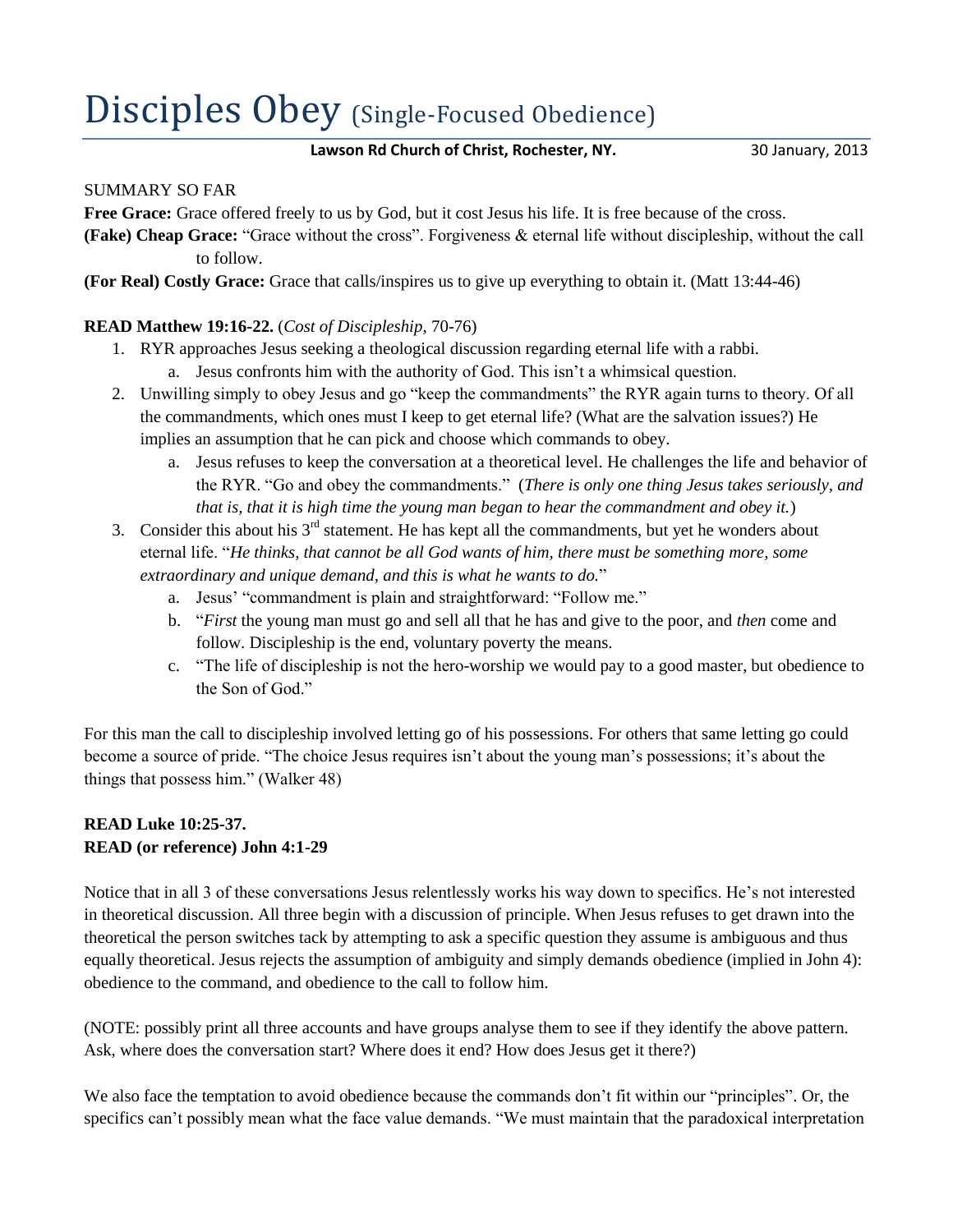of the commandments of Jesus always includes the literal interpretation, for the very reason that our aim is not to set up a law, but to proclaim Christ." (*Cost*, 84)

*Legalism, on the one hand, establishes biblical principles as law, eliminating the need for intimacy with Jesus. Cheap grace, on the other hand, employs biblical principles as guidelines, eliminating the responsibility to adhere to the commands of Christ in any and all situations. The point is, we should never let a list of rules or principles come between us and our intimate relationship with him.* (Walker, 56)

#### **Matthew 19:16-22**

Just then a man came up to Jesus and asked, "Teacher, what good thing must I do to get eternal life?"  $17$  "Why do you ask me about what is good?" Jesus replied. "There is only One who is good. If you want to enter life, keep the commandments."

<sup>18</sup> "Which ones?" he inquired.

Jesus replied, "'You shall not murder, you shall not commit adultery, you shall not steal, you shall not give false testimony, <sup>19</sup> honor your father and mother, <sup>{c}</sup> and 'love your neighbor as yourself.<sup>{c}}</sup>

 $^{20}$  "All these I have kept," the young man said. "What do I still lack?"

<sup>21</sup> Jesus answered, "If you want to be perfect, go, sell your possessions and give to the poor, and you will have treasure in heaven. Then come, follow me."

 $22$  When the young man heard this, he went away sad, because he had great wealth.

#### **Luke 10:25-37**

On one occasion an expert in the law stood up to test Jesus. "Teacher," he asked, "what must I do to inherit eternal life?"

<sup>26</sup> "What is written in the Law?" he replied. "How do you read it?"

 $27$  He answered, "Love the Lord your God with all your heart and with all your soul and with all your strength and with all your mind'<sup>[\[c\]](http://www.biblegateway.com/passage/?search=luke%2010&version=NIV#fen-NIV-25391c)</sup>; and, 'Love your neighbor as yourself.'<sup>[\[d\]](http://www.biblegateway.com/passage/?search=luke%2010&version=NIV#fen-NIV-25391d)</sup>"

<sup>28</sup> "You have answered correctly," Jesus replied. "Do this and you will live."

 $29$  But he wanted to justify himself, so he asked Jesus, "And who is my neighbor?"

 $30$  In reply Jesus said: "A man was going down from Jerusalem to Jericho, when he was attacked by robbers. They stripped him of his clothes, beat him and went away, leaving him half dead. <sup>31</sup> A priest happened to be going down the same road, and when he saw the man, he passed by on the other side.  $32$  So too, a Levite, when he came to the place and saw him, passed by on the other side.  $33$  But a Samaritan, as he traveled, came where the man was; and when he saw him, he took pity on him.  $^{34}$  He went to him and bandaged his wounds, pouring on oil and wine. Then he put the man on his own donkey, brought him to an inn and took care of him.  $35$  The next day he took out two denarii<sup>[\[e\]](http://www.biblegateway.com/passage/?search=luke%2010&version=NIV#fen-NIV-25399e)</sup> and gave them to the innkeeper. 'Look after him,' he said, 'and when I return, I will reimburse you for any extra

expense you may have.' <sup>36</sup> "Which of these three do you think was a neighbor to the man who fell into the hands of robbers?"

<sup>37</sup> The expert in the law replied, "The one who had mercy on him."

Jesus told him, "Go and do likewise."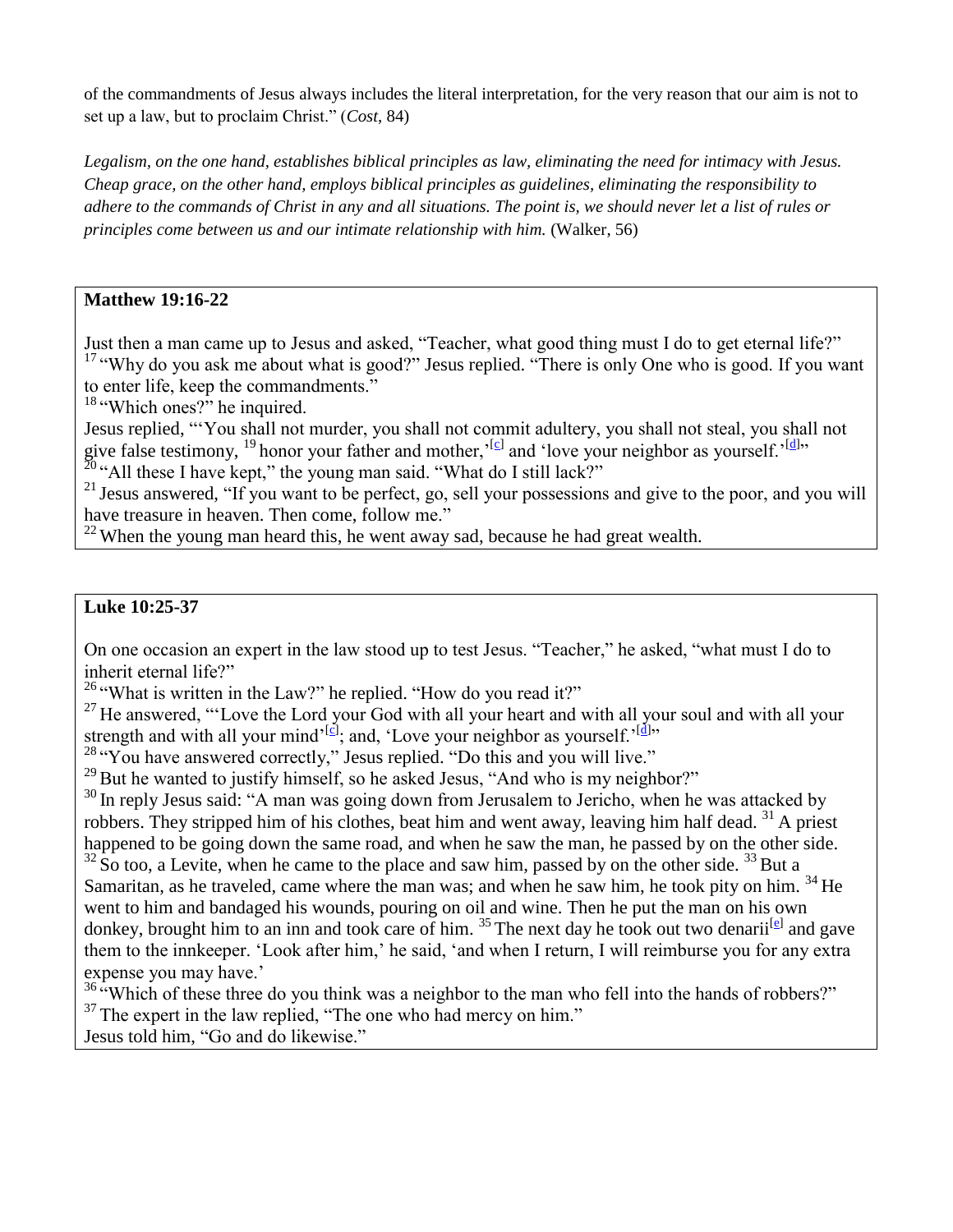### Discipleship & the Cross

Lawson Rd Church of Christ, Rochester, NY. 13 February, 2013

#### **KEY TEXT: Mark 8:31-38**

Start by asking for "Things NOT to say to someone who's suffering." (death, lost job, bad health prognosis)

#### **What Does Jesus Say About Suffering? READ Mark 8:31-38**

Last week we saw Jesus steer conversations from the theoretical to points requiring decisions. This week we begin with a decision. Even when speaking to the Twelve at this point in his ministry he begins with, "*if a person is to follow me…*" Jesus never coerces his followers.

NOTICE: There are two elements to Jesus' statement in v31: Suffering & Rejection. (**Isaiah 53:3**) The rejection ensures that the suffering doesn't bring him glory. Suffering is not an end.

Peter reflects our society's impatience with suffering. We live in a technological age where there's an expectation that every discomfort can be solved. (And over time our definition of suffering becomes more and more trivial. Can you think of examples of "trivial suffering"?) Peter says to Jesus, "You don't need to die, no one will reject you, suffering isn't necessary." "*Suffering and rejection are laid upon Jesus as a divine necessity, and every attempt to prevent it is the work of the devil*." (Bonhoeffer, 87)

Jesus' call for us to "take up our cross" is a call to suffering and rejection.

*Jesus isn't speaking about the watered-down sort of cross-bearing we so readily accept today, where we speak of the obnoxious neighbor, the dwindling asset, or the occasional migraine as daily crosses we must bear. Bonhoeffer notes that comparing the standard 'trails and tribulations' of life with the bloody death of Jesus reduces his cross to an "every day calamity" and suggests the gospel is nothing more than a means to feeling good about our circumstances.*

*Certainly we're meant to bear the obnoxious shortcomings of others, the things that annoy us about them. But when Jesus says we must bear our cross daily, he means we must bear the sins of others just as he bore our sins.*  (Walker, 62.)

"*Forgiveness is the Christlike suffering which it is the Christian's duty to bear.*" (Bonhoeffer, 90) I think it's easy to understand how forgiving caused Christ suffering. How does forgiving cause us suffering?

**Galatians 6:1-2**; Bearing burdens is connected to "restore one another gently". Forgiving and helping someone overcome sin can cause suffering because we now join someone else's battle.

**James 5:15-16**; (Without getting into the whole "oil, elders, health, sickness, sin, confession" discussion...) This verse at least says that churches can be places where we confess sins to each other and pray for each other's forgiveness. In this way we "bear the sins of others" by praying for their forgiveness and encouraging them in their struggles. It complements the church culture described in Gal 6:1-2 very well.

**2 Cor. 1:3-7** Note v5 how we suffer with Christ for the benefit of others. Again, a bearing the cross mentality.

We need to remember that grace (therefore forgiveness) is costly. Grace is the giving of something. If nothing else a gracious person will at times receive criticism from those who believe a stronger action is required. **Why is forgiving difficult? What is the cost associated with it?**

This is a difficult concept and maybe not the only way of understanding "take up your cross" but I like the connection between Jesus' suffering and our cross-bearing. Jesus connects His suffering with his disciples' and I think it's a good way for us to think about it. Forgiveness is at least one important element of our cross bearing.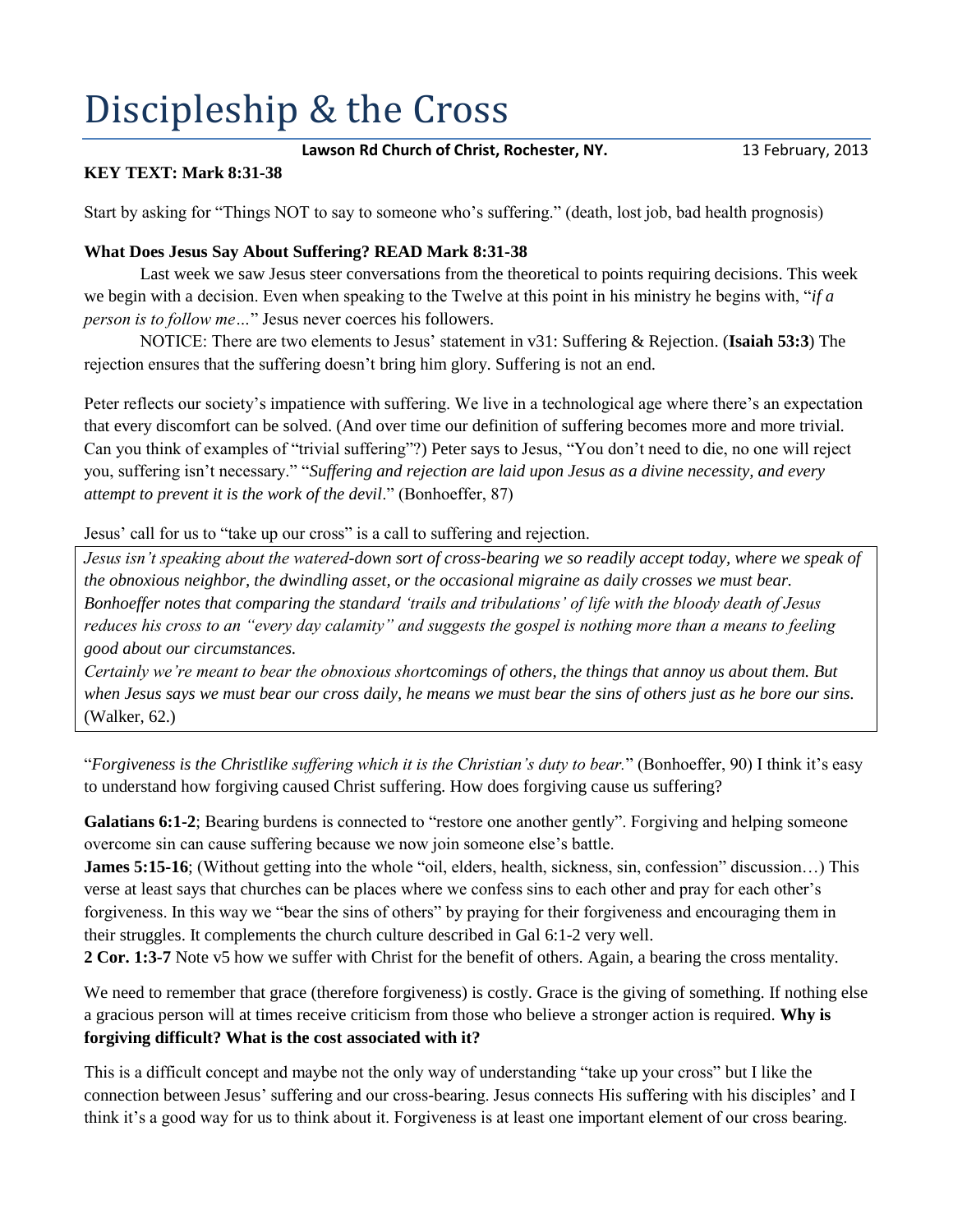### Discipleship & the Cross – Part 2

Lawson Rd Church of Christ, Rochester, NY. 20 February, 2013

#### **KEY TEXT: Mark 8:31-38**

#### **Suffering for God is Redemptive**

Everyone's cross is different but it's the same. It's a call to obedience. A call to follow. A call to die. The rich young ruler was called to sell everything while Luther was called to leave the monastery. Some are called to martyrdom and others are tempted just as much as they can bear.

"*As we learn to think like Jesus, Bonhoeffer says our perspective on suffering and rejection will change from fearful avoidance to redemptive endurance.*" (Walker, 63) "*To endure the cross is not a tragedy; it is the suffering which is the fruit of an exclusive allegiance to Jesus Christ. When it comes, it is not an accident, but a necessity.*" (Bonhoeffer, 88)

God is not surprised when we suffer! (The promise of suffering is a grace, because it means we're not shocked by it.)

"If suffering and rejection lead to intimacy with the Father, could it be the inability of so many of us to go deeper with God lies in our fear of suffering and rejection? Is it possible our avoidance of these things keeps us in the shallow waters of discipleship?" (Walker, 63)

#### **READ Matt 26:69-75**

- Why did Peter lie? What was he trying to avoid?
- How did avoiding suffering impact his relationship with Jesus?
- How are you tempted to deny your relationship with Jesus?
	- o *If you don't make a confession of faith within the first 3 times of meeting someone, you probably never will.* – Stan Granberg

#### **READ Matt. 26:38-42**

- How does Jesus' attitude differ from Peter's?
- What does Jesus have in his life that Peter's missing that allows him to have this different approach?

"The cup of suffering will indeed pass from him – but only by his drinking it. The suffering will pass as he accepts it. That is the only path to victory." "Suffering means being cut off from God. Therefore those who live in communion with him cannot really suffer." **Heb 12:2, Rev 21:4**

"*The cross is not the terrible end to an otherwise God fearing and happy life, but it meets us at the beginning of our communion with Christ. When Christ calls a man, he bids him come and die.*" (Bonhoeffer, 89)

"*Within the fellowship of Christ's suffering, suffering is overcome by suffering and becomes the way to communion with God.*" (Bonhoeffer, 92) **2 Cor. 4:10-11**

Jesus does not so much meet us in our suffering, as we meet him in his. (**John 13:15-17)**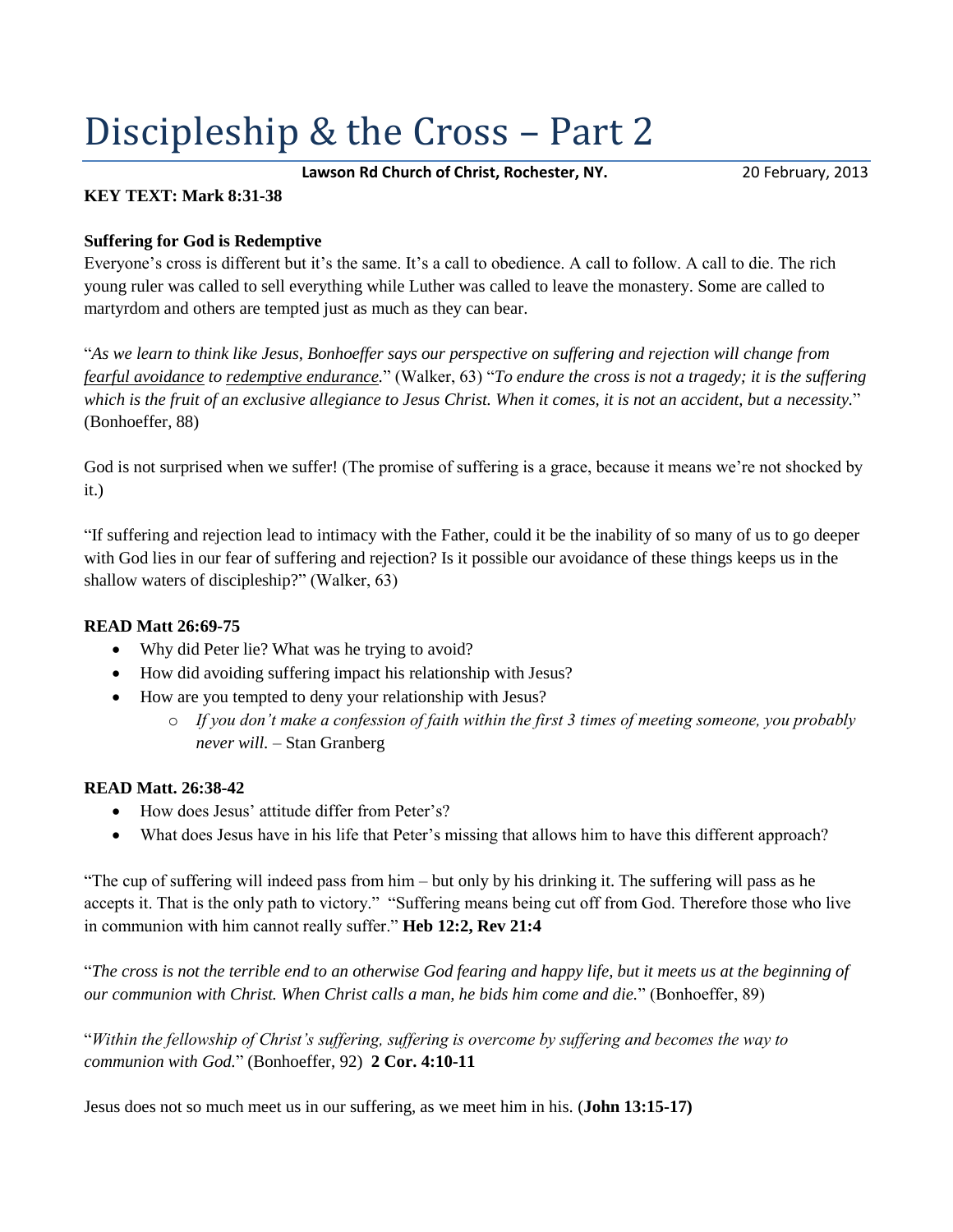# Loyal Disciples

Lawson Rd Church of Christ, Rochester, NY. 27 February, 2013

#### **KEY TEXT: Luke 14:26**

#### **Discipleship Isolates Us**

This seems like a strange concept at first glance. Jesus demands undiluted loyalty from his disciples. This is akin to God's "jealousy" in the Old Testament. At conversion, we are baptized "into Christ" (Rom. 6:3). Can we be immersed in Christ, and in direct contact with anything else? **Hebrews 12:1** tells us to let go of anything that's holding us back.

*"The cost of discipleship is that from now on the only way you can related to anyone is as "one with Christ." Your ability to love others, to respond to them as eternal beings, comes from your connection with Jesus (1 John 4:11-12)."* (Walker, 70)

Jesus' demand in Luke 14:26 seems extremely harsh, particularly throwing in the word "hate". But compare it to one's wedding vows… When we "forsake all others" our relationships with our parents, siblings, friends, hobbies, and career all change. Our spouse becomes the highest priority in our lives. When any of those other worthy responsibilities assume higher responsibility than our spouse the marriage relationship suffers. We then go through a similar shuffling of the deck when a child is born. Given this comparison, is Jesus' demand more reasonable? How is it different? How is it similar?

#### **Wearing Jesus' Glasses**

Our immersion into Jesus or "oneness with Jesus" not only transform our loyalty, they also transform the way we interact with the world. Bonhoeffer (98) points out that **1 John 2:15** instructs us "Love not the world", while **John 3:16** tells us that "God so loved the world..." How can we reconcile these contradictory ideas? The answer is that we can only love the world in the way that God does. How would you describe God's love for the world? Part of the answer is that he seeks its transformation or reconciliation, his love won't accept its current state.

"When we buy into cheap grace, we assume, since we are forgiven, that we can now go back and relate to others as if we are not connected to Jesus." (Walker, 71) We think that we are still free moral agents. We are not and we cannot.

Abraham discovered this reality in two ways. First, God called him to leave family. He called him to individual faith, to abandon everything (**Genesis 12:1**). But he also gave him a new vision as he could travel around Canaan knowing God was going to give this land to his descendents. God's call on his life changed the way he viewed the world. This was a sudden call similar to the call the Gospel makes on a drug dealer. "Come follow me" and the movement is obvious.

Second, God called Abraham to sacrifice his son. **READ Genesis 22:1-14** This break is less obvious, in fact, it's invisible… at least initially. Abraham and Isaac came down the mountain together, just as they'd gone up it. But they'd met God at the top of it and now their relationship was forever different. They now saw each other through their experience of meeting God. Surely it transformed their relationship, but in a way that only time would reveal.

Similarly, our encounter with Christ changes the way we view people and the world. Immersed in Christ, everything looks different.

**Close by asking people, "How has your encounter with grace changed your view of the world?"**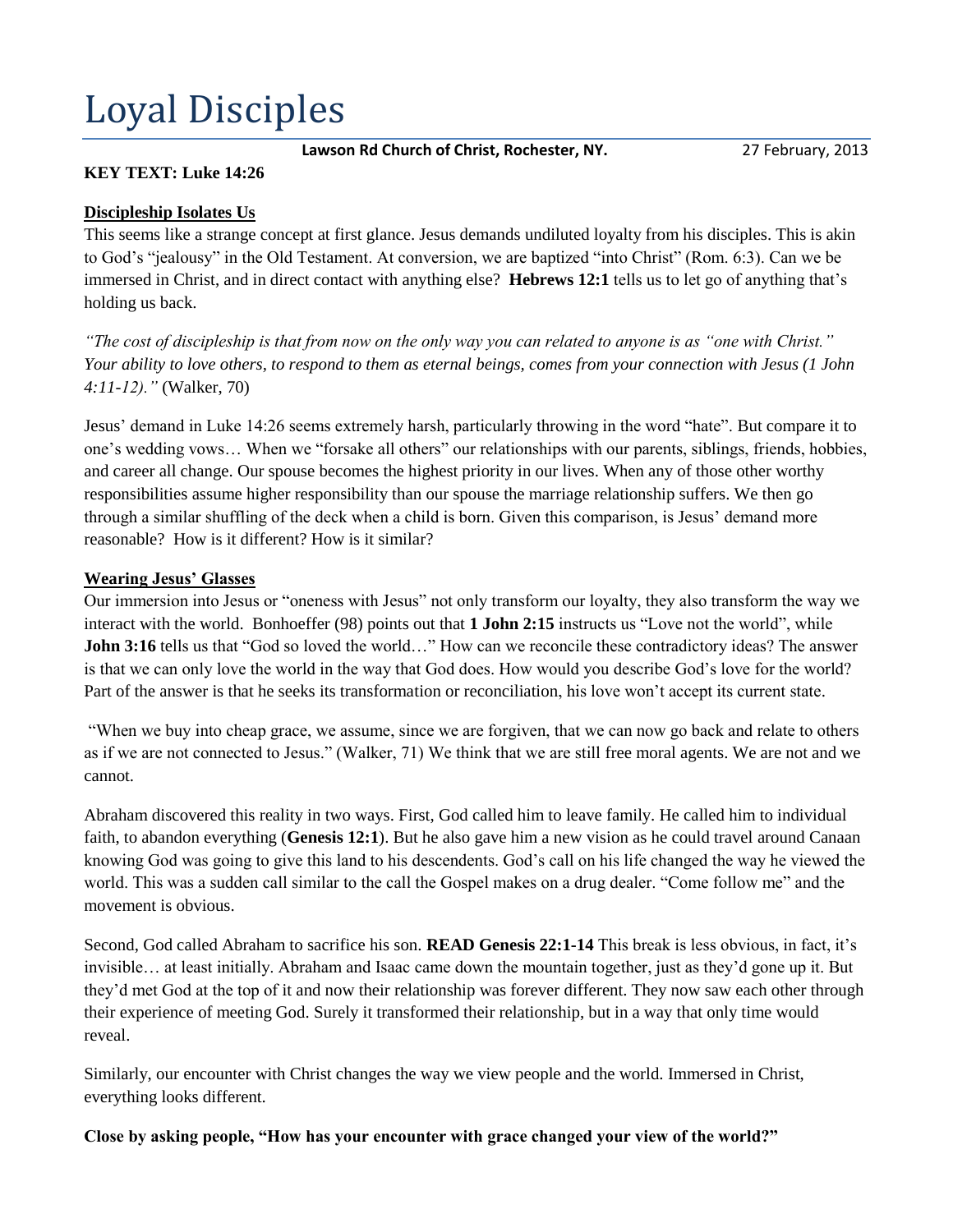### The Beatitudes

Lawson Rd Church of Christ, Rochester, NY. 13 March, 2013

#### **KEY TEXT: Matthew 5:1-12**

### **3 WAYS TO READ THE BEATITUDES**

**Teaching Note:** I wasn't really excited by Bonhoeffer's treatment of the Beatitudes, although it does provide a good example for how the theology of the first section can be applied to a particular passage of Scripture. I prefer Woodroof's approach (*Walk This Way*). My main point in teaching this class is to demonstrate how our perspective impacts the way we read Scripture. None of these approaches are wrong, they perhaps just contain messages we need to hear at different points in our lives. (This page and the next one may be most helpful as handouts.) I'm sure other commentaries also present other ways of applying this passage.

#### **1. FACE VALUE**

- This approach encourages us to integrate these traits into our personal lives. It basically has the phrase "in everyday life" attached to the end of each first line.
- It primarily focuses on our interactions with others.
- Major Positive: This reading is very practical. It gives us something concrete to work on in our attitudes, thoughts and actions.
- Limitation: This way of reading can turn the Beatitudes into a checklist. It also doesn't always make sense. It's not true that "those who mourn" are blessed more than other people, or that all of them receive some sort of special comfort.

#### **2. BONHOEFFER**

- Bonhoeffer's approach ties each of the Beatitudes to Jesus' call, "Follow me".
- Like #1 Bonhoeffer still makes a very practical application of each of the Beatitudes, but fits it within the framework of discipleship and separation from the world.
- Major Positive: It fits the context of Jesus teaching his newly called apostles. It also provides a consistent way to apply the message of the Beatitudes.
- **Limitation**: If the predetermined "filter" is wrong, the whole thing falls over. It's a bit arbitrary. For instance, "*By 'mourning' Jesus, of course, means doing without what the world calls peace and prosperity.*" Really? Of course? That's the obvious meaning?

#### **3. CHIASMUS**

- Like the 10 Commandments the Beatitudes begin describing our relationship with God and move to our relationship with people. In the Beatitudes it's an even split 4/4.
- This is a more academic approach as it requires an understanding of ancient literary structures.
- Think of this style like climbing a mountain. 4 steps up to God. 4 steps back to your everyday life.
- Major Positive: It fits the context. It considers the literary structure. It lays out a path of discipleship.
- Limitation: I think it requires considerable diligence to apply this in life. It seems it would be easier to leave as an academic novelty.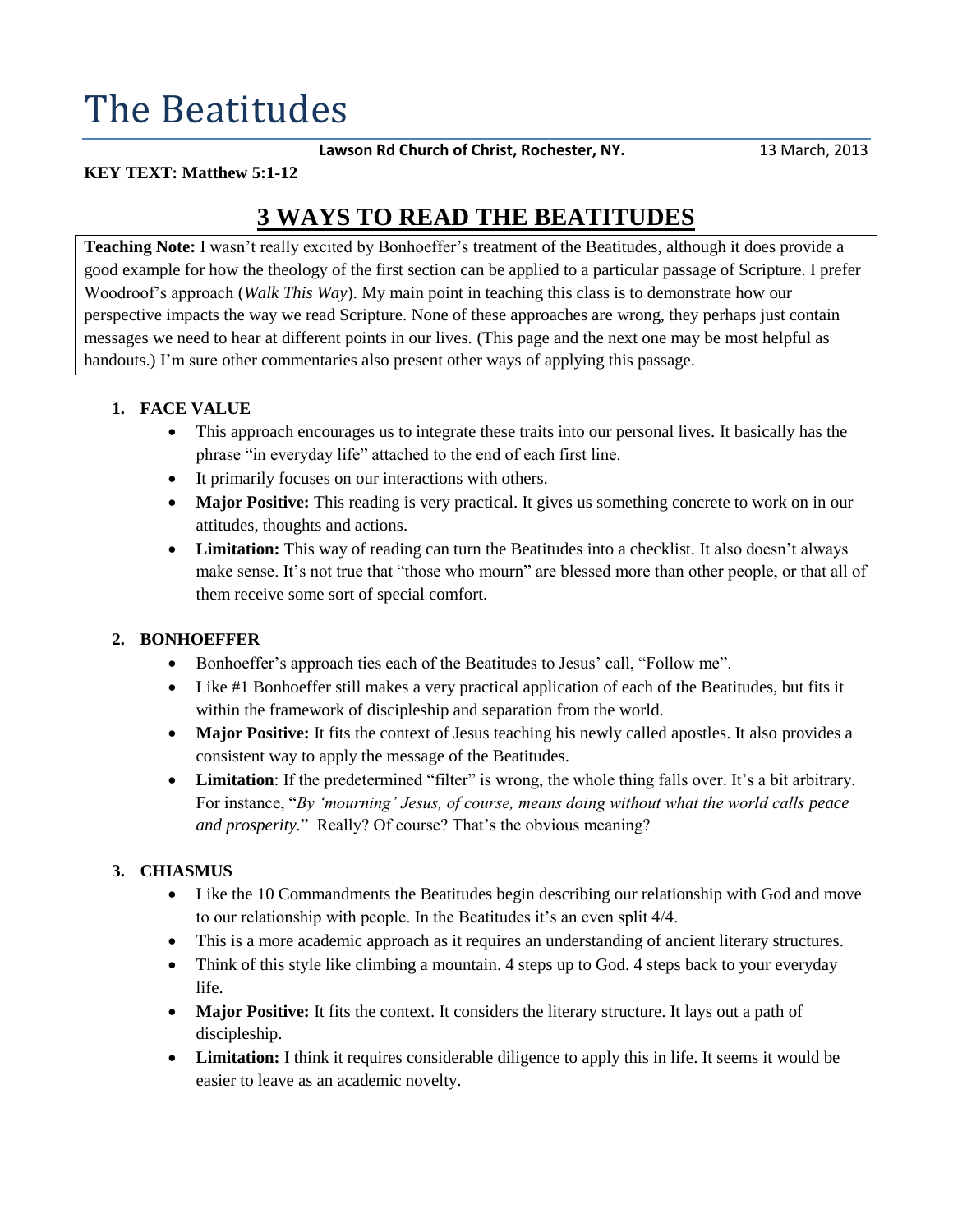### The Beatitudes

#### Lawson Rd Church of Christ, Rochester, NY. 13 March, 2013

#### **KEY TEXT: Matthew 5:1-12**

| <b>Beatitude</b>                         | <b>Bonhoeffer</b>                                                            | Woodroof                                                                       |
|------------------------------------------|------------------------------------------------------------------------------|--------------------------------------------------------------------------------|
| Blessed are the poor in spirit,          | Dependence on Jesus: Jesus' disciples                                        | We always begin discipleship at the end                                        |
| for theirs is the kingdom of heaven.     | "have no spiritual power, experience or                                      | of ourselves. God must do for us what                                          |
|                                          | knowledge For his sake they have                                             | we can't do for ourselves.                                                     |
|                                          | lost all even their own selves. Yet,                                         |                                                                                |
|                                          | the kingdom dawns on them."                                                  |                                                                                |
| Blessed are those who mourn,             | Mourn for the world: "We'll see a                                            | Mourning is the realization that failure                                       |
| for they will be comforted.              | world in need of a savior; people in                                         | and sin and guilt can only be addressed                                        |
|                                          | desperate need of a loving Shepherd -                                        | by treating them with the seriousness                                          |
|                                          | and that should encourage us as we                                           | they deserve. Mourning is a killing pain                                       |
|                                          | make our break with the world in order                                       | that demands the death either of the                                           |
|                                          | to join Jesus on his mission to save this                                    | sinner or the sin.                                                             |
|                                          | world." (Walker, 80)                                                         |                                                                                |
| Blessed are the meek,                    | Renouncing Rights: "they renounce                                            | Meekness is a posture we adopt in the                                          |
| for they will inherit the earth.         | every right of their own and live for the                                    | presence of God: humble and                                                    |
|                                          | sake of Jesus Christ. Those who now                                          | submissive. It's bowing the knee to<br>God. It's the surrender of self-will to |
|                                          | posses [the earth] by violence and<br>injustice shall lose it, and those who | God's will.                                                                    |
|                                          | here have utterly renounced it, who                                          |                                                                                |
|                                          | were meek to the point of the cross,                                         |                                                                                |
|                                          | shall rule the new earth."                                                   |                                                                                |
| Blessed are those who hunger and         | Righteousness is from God: "Not only                                         | The longing to be positively holy. Jesus                                       |
| thirst for righteousness,                | do the followers of Jesus renounce their                                     | doesn't ask if we can define                                                   |
| for they will be filled.                 | rights, they renounce their own                                              | righteousness but whether we desire it.                                        |
|                                          | righteousness too."                                                          | RISK: starting or stopping here.                                               |
| <b>Blessed are the merciful,</b>         | Renounced Dignity: Jesus fills us with                                       | Now we start considering our                                                   |
| for they will be shown mercy.            | an irresistible love for the                                                 | interactions with those around us.                                             |
|                                          | downtrodden, the sick, the wretched,                                         | Mercy is more than forgiveness. Mercy                                          |
|                                          | the wronged, the outcast and all who                                         | is compassion. It is the state of mind                                         |
|                                          | are tortured with anxiety. Jesus calls us                                    | and the condition of heart that permits                                        |
|                                          | to be like him, to reflect the kingdom of                                    | us to be moved by the desperate souls                                          |
|                                          | heaven, where none of us will be                                             | who disturb our comfortable lives with                                         |
|                                          | outcasts"                                                                    | their insistent cries for help.                                                |
| Blessed are the pure in heart,           | Surrender: The pure in heart have a                                          | Psalm 24:3-4, James 4:4, 8. Pure                                               |
| for they will see God.                   | child-like simplicity like Adam before                                       | motives. Integrity. Genuineness.                                               |
|                                          | the fall if they rely solely upon Jesus,                                     | Sincerity. Transparent.                                                        |
|                                          | then his word purifies their hearts. They<br>shall see God whose hearts have | Are we on the inside what we appear to                                         |
|                                          | become a reflection of the image of                                          | be on the outside.                                                             |
|                                          | Christ.                                                                      |                                                                                |
| Blessed are the peacemakers,             | Called to Peace: "When he called them                                        | As we come down the mountain, we                                               |
| for they will be called children of God. | they found their peace, for he is their                                      | apply mercy and purity to the crowd,                                           |
|                                          | peace. But now they are told that they                                       | but peace applies first to our friends,                                        |
|                                          | must not only have peace, but make it."                                      | family & fellowship.                                                           |
| Blessed are those who are persecuted     | <b>Offense:</b> Jesus calls us into a                                        | To hear people you trust slander and                                           |
| because of righteousness                 | community of believers, where                                                | malign you, and to respond with                                                |
| for theirs is the kingdom of heaven.     | Bonhoeffer says, "the poorest, meekest                                       | graciousness. To see your credibility                                          |
|                                          | and most sorely tired of all men is to be                                    | undermined and your witness ridiculed,                                         |
|                                          | found – on the cross at Golgotha." With                                      | yet to refuse yourself instead to God,                                         |
|                                          | Jesus we lose it all, but with Jesus we                                      | you embody the character Jesus wants                                           |
|                                          | find it all.                                                                 | to build in his disciples.                                                     |